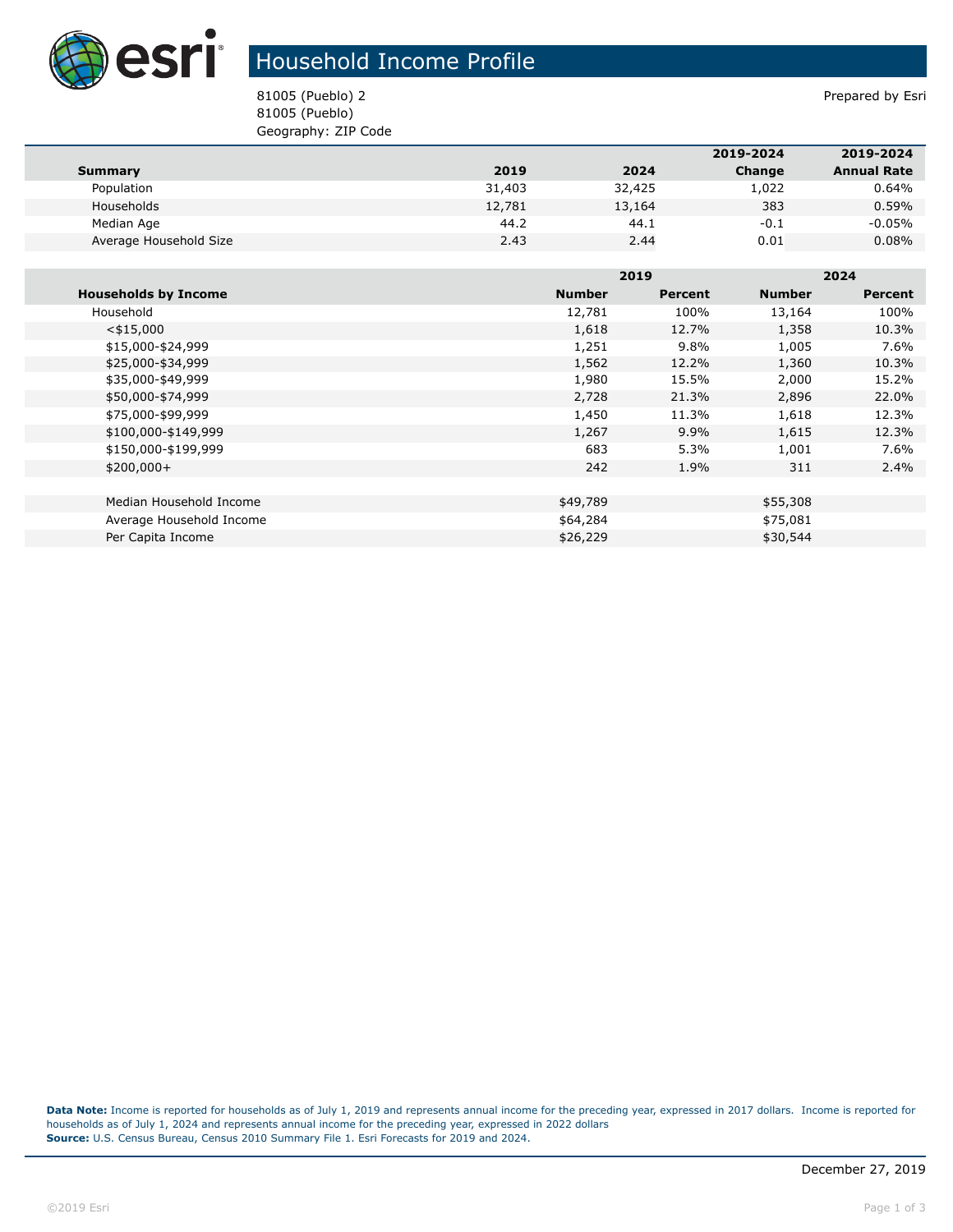

## Household Income Profile

81005 (Pueblo) 2 Prepared by Esri 81005 (Pueblo) Geography: ZIP Code

|                             | 2019 Households by Income and Age of Householder |                |           |           |           |           |          |          |
|-----------------------------|--------------------------------------------------|----------------|-----------|-----------|-----------|-----------|----------|----------|
|                             |                                                  | $25$           | $25 - 34$ | $35 - 44$ | $45 - 54$ | $55 - 64$ | 65-74    | $75+$    |
|                             | HH Income Base                                   | 356            | 1,573     | 1,719     | 1,934     | 2,583     | 2,336    | 2,280    |
|                             |                                                  |                |           |           |           |           |          |          |
|                             | $<$ \$15,000                                     | 72             | 215       | 211       | 222       | 330       | 220      | 348      |
|                             | \$15,000-\$24,999                                | 46             | 92        | 83        | 92        | 177       | 221      | 540      |
|                             | \$25,000-\$34,999                                | 51             | 171       | 137       | 165       | 210       | 284      | 544      |
|                             | \$35,000-\$49,999                                | 67             | 278       | 242       | 280       | 348       | 416      | 349      |
|                             | \$50,000-\$74,999                                | 82             | 416       | 408       | 409       | 589       | 551      | 273      |
|                             | \$75,000-\$99,999                                | 18             | 176       | 229       | 241       | 391       | 283      | 112      |
|                             | \$100,000-\$149,999                              | 16             | 144       | 242       | 267       | 316       | 199      | 83       |
|                             | \$150,000-\$199,999                              | $\overline{4}$ | 64        | 122       | 198       | 158       | 114      | 23       |
|                             | $$200,000+$                                      | 0              | 17        | 45        | 60        | 64        | 48       | 8        |
|                             |                                                  |                |           |           |           |           |          |          |
|                             | Median HH Income                                 | \$36,416       | \$51,096  | \$58,738  | \$60,139  | \$57,137  | \$50,755 | \$28,630 |
|                             | Average HH Income                                | \$43,250       | \$61,388  | \$74,916  | \$79,430  | \$71,848  | \$65,192 | \$39,206 |
| <b>Percent Distribution</b> |                                                  |                |           |           |           |           |          |          |
|                             |                                                  | $25$           | $25 - 34$ | $35 - 44$ | $45 - 54$ | $55 - 64$ | 65-74    | $75+$    |
|                             | <b>HH Income Base</b>                            | 100%           | 100%      | 100%      | 100%      | 100%      | 100%     | 100%     |
|                             |                                                  |                |           |           |           |           |          |          |
|                             | $<$ \$15,000                                     | 20.2%          | 13.7%     | 12.3%     | 11.5%     | 12.8%     | 9.4%     | 15.3%    |
|                             | \$15,000-\$24,999                                | 12.9%          | 5.8%      | 4.8%      | 4.8%      | 6.9%      | 9.5%     | 23.7%    |
|                             | \$25,000-\$34,999                                | 14.3%          | 10.9%     | 8.0%      | 8.5%      | 8.1%      | 12.2%    | 23.9%    |
|                             | \$35,000-\$49,999                                | 18.8%          | 17.7%     | 14.1%     | 14.5%     | 13.5%     | 17.8%    | 15.3%    |
|                             | \$50,000-\$74,999                                | 23.0%          | 26.4%     | 23.7%     | 21.1%     | 22.8%     | 23.6%    | 12.0%    |
|                             | \$75,000-\$99,999                                | 5.1%           | 11.2%     | 13.3%     | 12.5%     | 15.1%     | 12.1%    | 4.9%     |
|                             | \$100,000-\$149,999                              | 4.5%           | 9.2%      | 14.1%     | 13.8%     | 12.2%     | 8.5%     | 3.6%     |
|                             | \$150,000-\$199,999                              | 1.1%           | 4.1%      | 7.1%      | 10.2%     | 6.1%      | 4.9%     | 1.0%     |
|                             | \$200,000+                                       | 0.0%           | 1.1%      | 2.6%      | 3.1%      | 2.5%      | 2.1%     | 0.4%     |
|                             |                                                  |                |           |           |           |           |          |          |

**Data Note:** Income is reported for households as of July 1, 2019 and represents annual income for the preceding year, expressed in 2017 dollars. Income is reported for households as of July 1, 2024 and represents annual income for the preceding year, expressed in 2022 dollars **Source:** U.S. Census Bureau, Census 2010 Summary File 1. Esri Forecasts for 2019 and 2024.